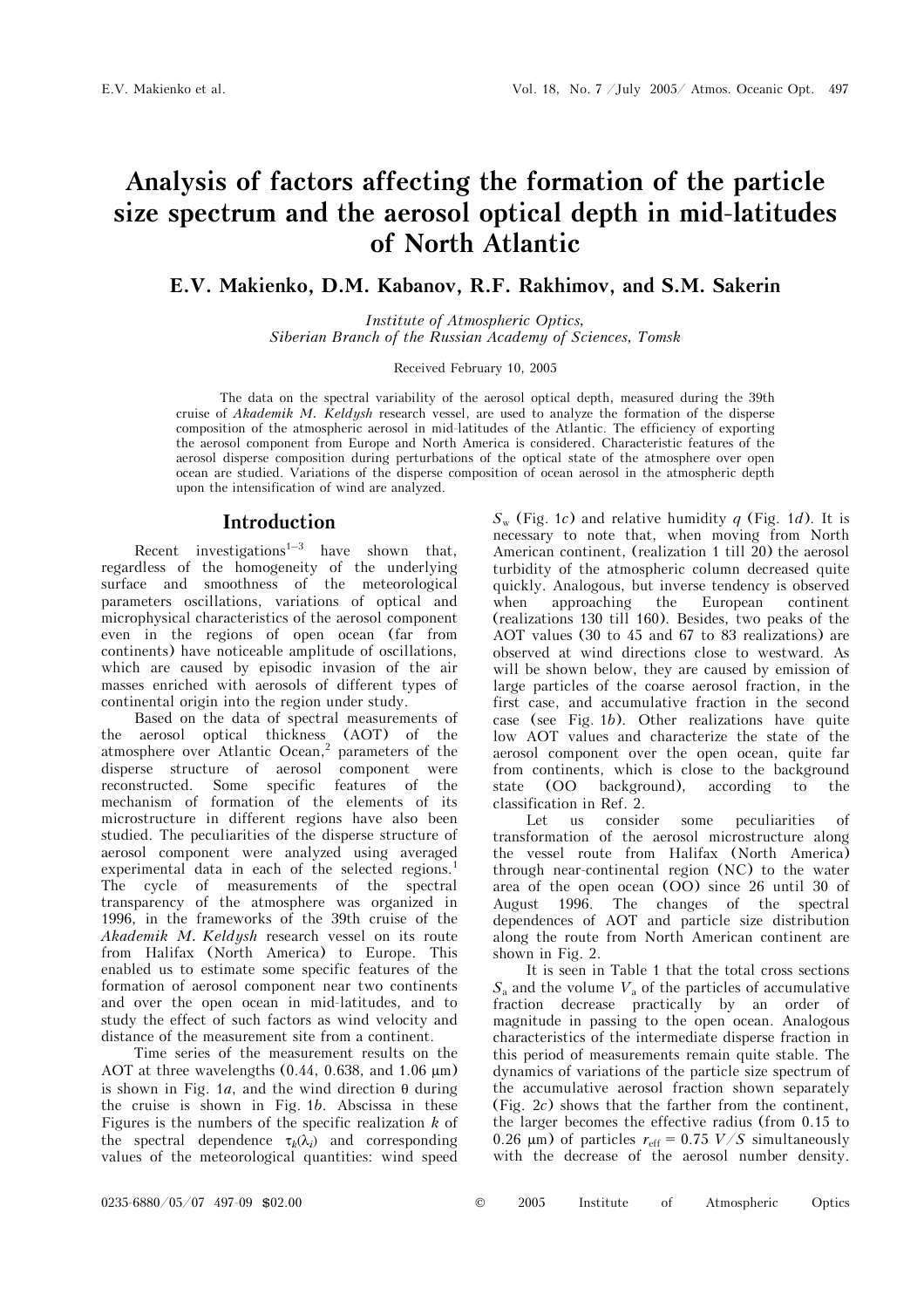

**Fig. 1.** Time behavior of AOT measured at the wavelengths of 0.44, 0.638 and 1.06 µm (solid line in Fig. 1*a* shows the smoothed time behavior at the wavelength of 1.06  $\mu$ m) and meteorological parameters of the atmosphere.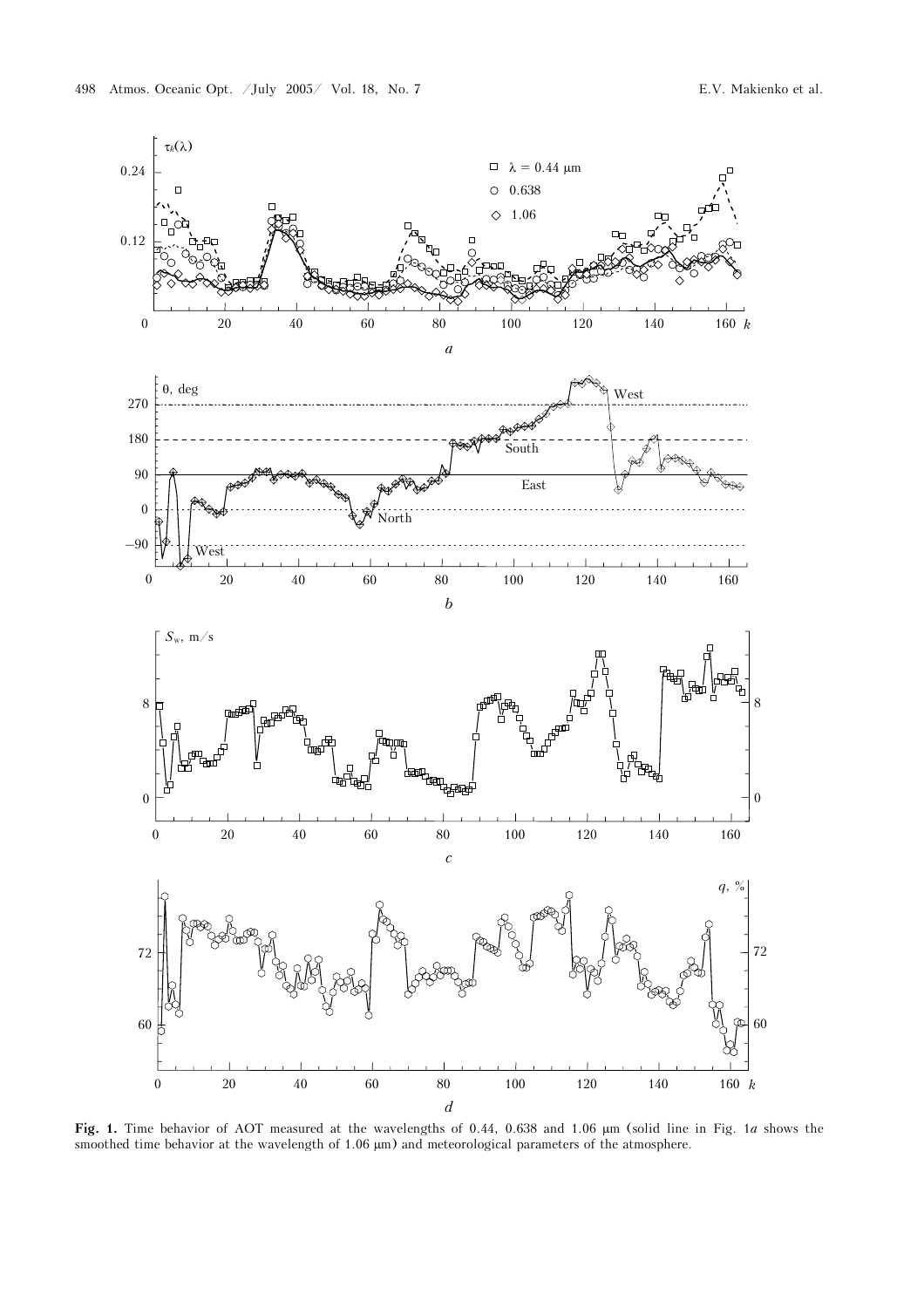The extreme values of the parameters presented in Table 1 agree with the analogous estimates obtained<sup>2</sup> by inverting the averaged data of many-day measurements of AOT near continent and in the open ocean at the minimum level of the aerosol turbidity of the atmosphere.



**Fig. 2.** Daily mean spectra of AOT (*a*), size distributions of geometric cross section  $s_c(r)$  (*b*), and the dynamics of accumulative fraction (*c*) in the period of August 26–30, 1996.

Similar tendency of the change of microstructure parameters is observed along the route from OO region to the European continent. It is seen from Fig. 3 that in this case the most essential changes of the aerosol microstructure also occur in the size range

of accumulative fraction, and the characteristics of intermediate size fraction with *r*eff ∼ 0.8 µm are approximately at the same level as near the North American continent (Fig. 2*b*).

**Table 1. Dynamics of the microstructure parameters of the accumulative aerosol fraction along the route from Halifax into the open ocean** 

| пош нашах шо сис орен осеан |                                         |                                         |               |  |  |  |  |  |
|-----------------------------|-----------------------------------------|-----------------------------------------|---------------|--|--|--|--|--|
| Date                        | $V_{\rm a} \cdot 10^{-5}$ .             | $S_{\rm a} \cdot 10^{-5}$ ,             | $r_{\rm eff}$ |  |  |  |  |  |
|                             | $\mu$ m <sup>3</sup> · cm <sup>-2</sup> | $\mu$ m <sup>2</sup> · cm <sup>-2</sup> | $\mu$ m       |  |  |  |  |  |
| 08.26.96                    | 29                                      | 150                                     | 0.15          |  |  |  |  |  |
| 27                          | 16                                      | 68                                      | 0.17          |  |  |  |  |  |
| 29                          | 11                                      | 41                                      | 0.20          |  |  |  |  |  |
| 30                          | 2.9                                     | 8.5                                     | 0.26          |  |  |  |  |  |

It follows from the results presented in Figs. 2 and 3 that the effect of continent on the microstructure of the aerosol component is observed at a significant distance from the coast, ∼ 500 km and more. In moving from continents, the content of particles of accumulative fraction decreases almost by one order of magnitude. In the open ocean, except for some episodes of the increase of AOT (emission of aerosols from continent), the optical contribution of large particles  $(r > 0.45 \mu m)$  undergoes small oscillations and is practically equal and often prevails over the optical effect of the accumulative fraction.

 Let us now analyze the aerosol disperse composition (Figs. 4*a* and *b*) reconstructed from the results of observations of AOT (Fig. 4*d*) in the open ocean region (29°N, 43°W) since August 31 until September 2, 1996. During 3 days of the vessel staying during the aforementioned period, approximately triple peak of  $\tau(\lambda)$  was observed with subsequent return to the usual values for this region (see realizations 25–45 in Fig. 1*a*). Figure 4*c* shows an example of comparison of the spectral dependence  $\tau(\lambda)$  with that calculated from the reconstructed size spectrum (curves *2* in Figs. 4*a* and *b*).

The fact attracts our attention that the peaks of the values  $\tau(\lambda)$  coincide in time with the periods when wind direction coincided with the westward transfer of air masses. Analysis of the results presented in Fig. 4 shows that the peak of AOT was caused by invasion of an air mass enriched with particles of all three fractions (accumulative with  $r < 0.5 \mu m$ , intermediate dispersed with  $0.5 < r < 1.2$  µm, and coarse fraction with  $r > 1.2 \mu m$ ) to the region of observations. This fact is illustrated by curve *3* calculated as the difference between the volume size spectra reconstructed from the measurement data on September 1 and August 31. Table 2 presents the total volumes and cross sections of three fractions from which the effective size  $r_{\text{eff}}$  of particles of each fraction have been calculated.

The second analogous peak of atmospheric turbidity was observed at staying of the vessel since September 4 until 6, 1996 (see realizations 67–83 in Figs. 1*a* and *b*). However, the dramatic increase of the content of particles of only accumulative fraction was observed in this case.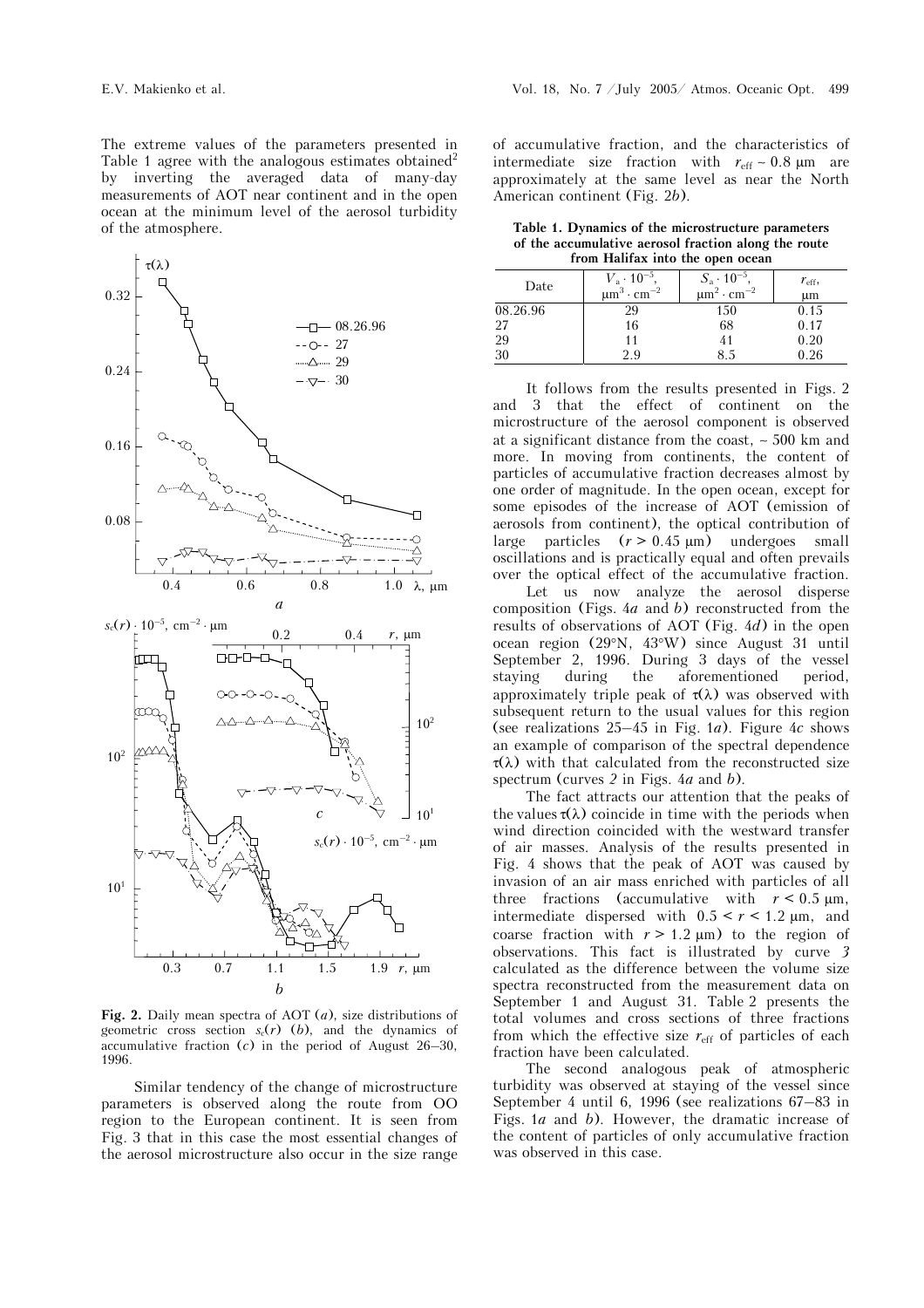

Fig. 3. Daily mean spectra of AOT (*a*), size distributions of geometric cross section  $s_c(r)$  (*b*), and dynamics of the accumulative fraction (*c*) along the route approaching the Europe (September 12–17, 1996).



**Fig. 4.** Size distributions of particle volume  $v_c(r)$  (*a*) reconstructed from daily mean spectra of AOT (*d*), dynamics of the distribution  $s_c(r)$  (*b*), comparison of the calculated  $\tau(\lambda)$  (dashed line) with measured (*c*). Curve 3 in Fig. 4*a* is calculated as the difference between curves *1* and *2*.

**Table 2. Estimates of the integral parameters of the particle size distributions in different size ranges obtained by inverting** τ**(**λ**) (Figs. 4***c* **and** *d***)** 

|          | Fraction                                          |                                                                        |                        |                                                                  |                                                                  |                                       |                                                                |                                                                  |                   |  |
|----------|---------------------------------------------------|------------------------------------------------------------------------|------------------------|------------------------------------------------------------------|------------------------------------------------------------------|---------------------------------------|----------------------------------------------------------------|------------------------------------------------------------------|-------------------|--|
| Date     | $r < 0.5 \text{ }\mu\text{m}$                     |                                                                        |                        | $0.5 < r < 1.2$ µm                                               |                                                                  |                                       | $r > 1.2 \mu m$                                                |                                                                  |                   |  |
|          | $V_{\rm a} \cdot 10^{-5}$<br>$\mu$ m <sup>3</sup> | $S_{\rm a} \cdot 10^{-5}$ ,<br>$\mu$ m <sup>2</sup> · cm <sup>-2</sup> | $,$ $_{\rm eff}$<br>um | $V_1 \cdot 10^{-5}$ ,<br>$\mu$ m <sup>3</sup> · cm <sup>-2</sup> | $S_i \cdot 10^{-5}$ ,<br>$\mu$ m <sup>2</sup> · cm <sup>-2</sup> | $\boldsymbol{r}$<br>$,$ eff $,$<br>μm | $V_c \cdot 10^{-5}$<br>$\mu$ m <sup>3</sup> · cm <sup>-2</sup> | $S_c \cdot 10^{-5}$ ,<br>$\mu$ m <sup>2</sup> · cm <sup>-2</sup> | $,$ eff $,$<br>μm |  |
| 08.31.96 | 3                                                 | 43                                                                     | 0.21                   |                                                                  | 29                                                               | 0.81                                  | 11                                                             | 21                                                               | 1.58              |  |
| 09.1.96  | 12                                                | 181                                                                    | 0.19                   | 23                                                               | 87                                                               | 0.80                                  | 39                                                             | 70                                                               | 1.68              |  |
| 09.2.96  | 4                                                 | 60                                                                     | 0.19                   |                                                                  | 40                                                               | 0.82                                  | 17                                                             | 31                                                               | 1.67              |  |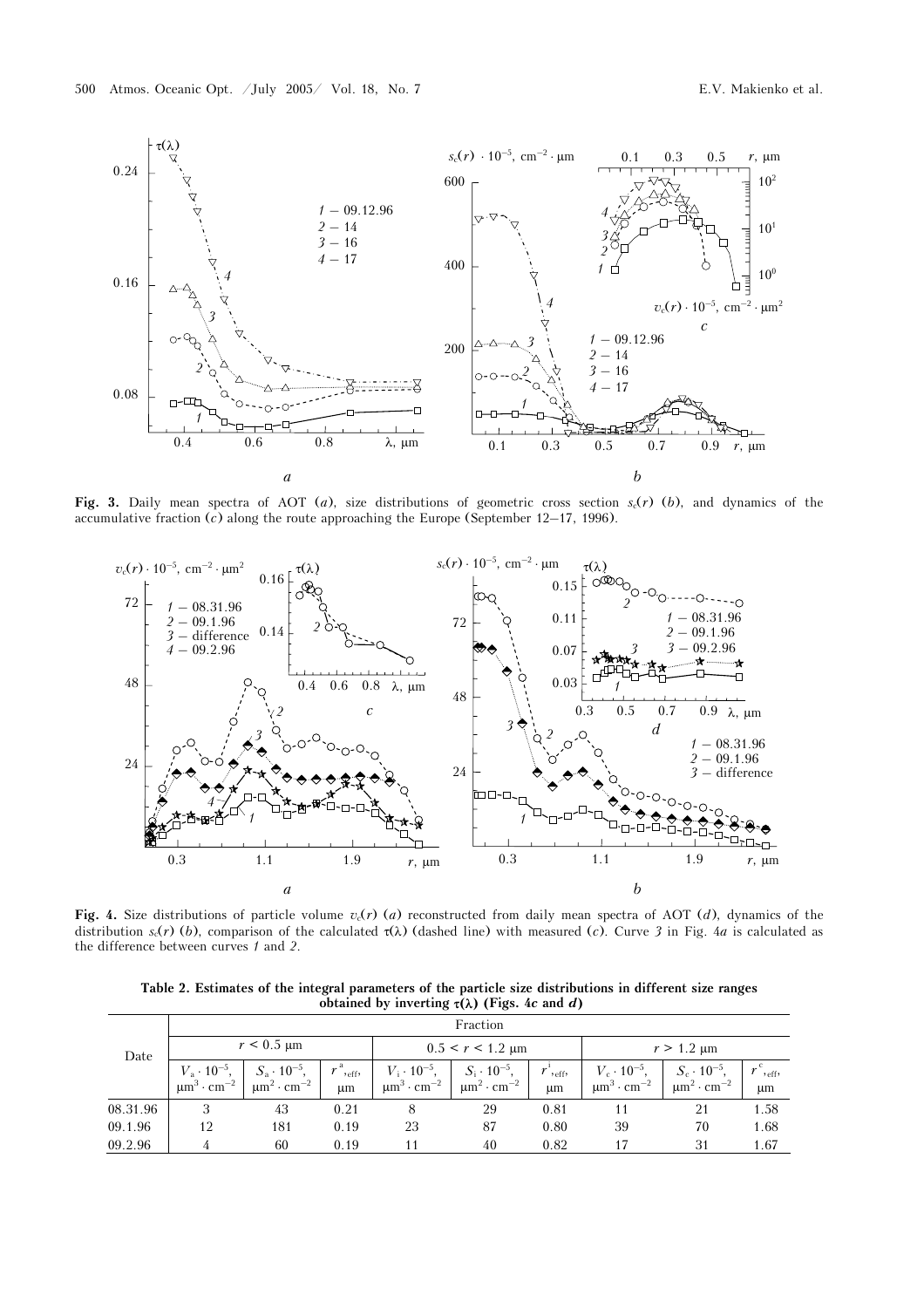The results of solution of the inverse problem are shown in Figs. 5*a* and *b*, where dotted line (curve *4*) indicates the difference between the size spectra of aerosol before and after the peak of AOT values. It is seen from the data presented that no essential changes are observed in the size range of the intermediate fraction.



**Fig. 5.** Distributions  $v_c(r)$  reconstructed from individual realizations  $\tau(\lambda)$  [ $k = 64$ ; 69; 74 (*d*)] (*a*), dynamics of the distribution  $s_c(r)$  (*b*), comparison of the calculated and measured data (*c*).

It should be emphasized that on September 4, 1996, quite low levels of the content of accumulative fraction in the atmospheric column were observed before first and second peaks of  $\tau(\lambda)$ :  $V_a \sim 3.0 \cdot 10^{-5} \mu m^3 \cdot cm^{-2}$ . We have managed to estimate the relative contributions of both fractions to the extinction of optical radiation from solution of the inverse problem. These estimates show (Fig. 6*a*) that the optical effect of accumulative fraction can decrease down to the level at which the contribution

of intermediate fraction becomes prevalent practically in the entire wavelength range. The characteristic size of particles of intermediate fraction over the ocean is a little bit greater (Fig. 6*b*) than that over the continent.<sup>4</sup> Let us also note that, apart from very low content of particles of accumulative fraction over the ocean, its right-hand boundary is shifted to smaller size, that it is observed over the continent. The obtained estimates of the right-hand boundary of accumulative fraction agree with the analogous estimates presented in Ref. 5.



**Fig. 6.** Optical contributions of accumulative (*2*) and intermediate (3) fractions to measured  $\tau(\lambda)$  values (1) from the data measured on September 4, 1996 (*a*) and reconstructed distribution  $s_c(r)$  (*b*). Dashed lines show smoothed spectral dependences of the AOT.

To analyze the disperse composition of marine aerosol (without the effect of continental sources), the realizations  $\tau_k(\lambda)$  obtained in the regions near continents  $(k = 1-20$  and 125–163) were excluded from the total data array, as well as the data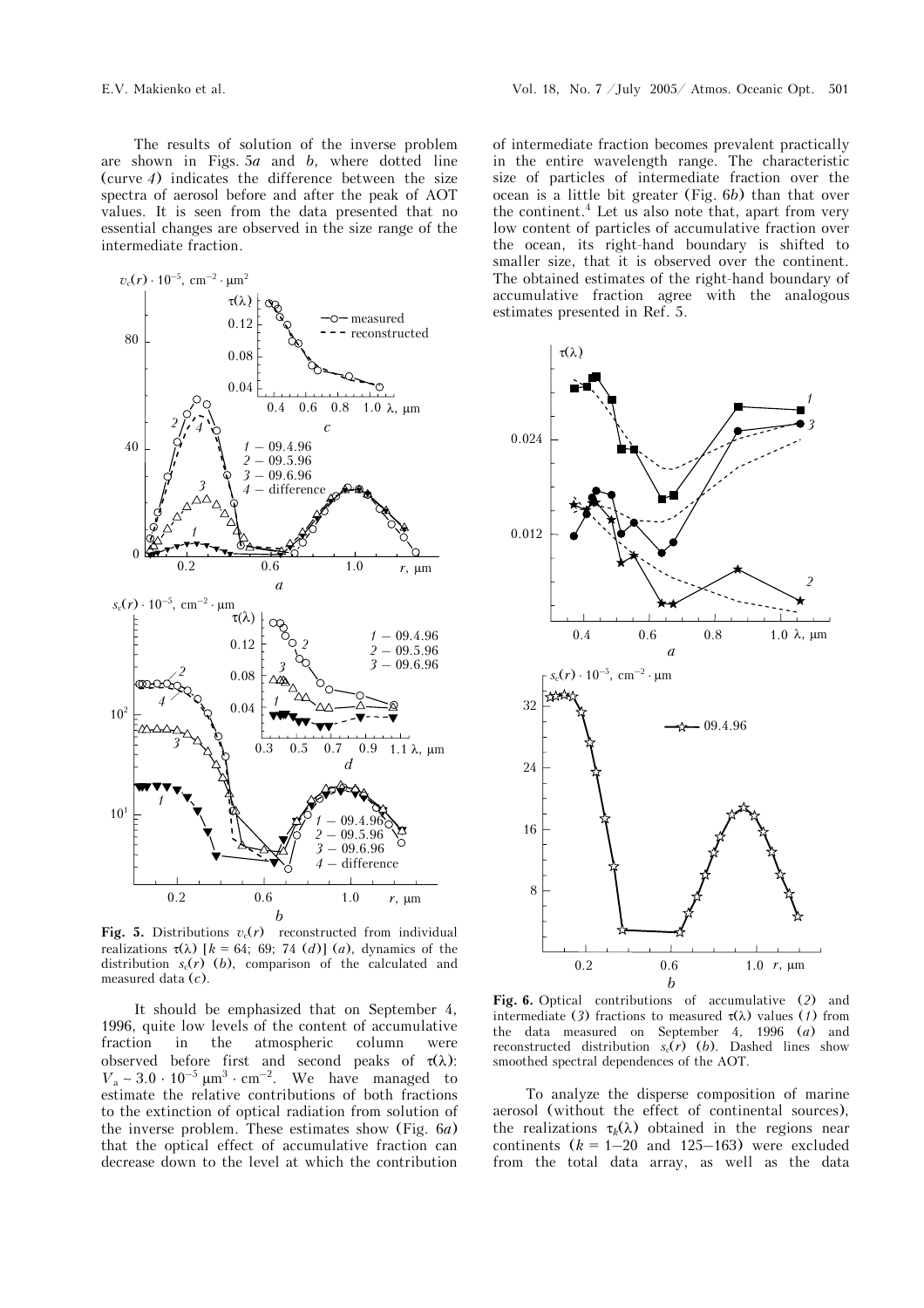obtained during the period of two peaks of the atmospheric turbidity  $(k = 30-40$  and  $64-85)$  also caused by emissions of the continental aerosol. Weak correlation of the values  $\tau(\lambda_i)$  with relative humidity in the near-surface layer is characteristic of thus formed data array (OO, background) ( $\rho_{cor} = -0.02$ ), and, at the same time, optical data show noticeable correlation with the wind velocity  $S_w$  in the nearwater layer (the correlation coefficient  $\rho_{\text{cor}}$  is approximately  $-0.31$ ).

The nonlinear dependence of  $\tau(\lambda)$  on wind velocity was revealed earlier<sup>1</sup> in analyzing the effect of meteorological conditions on the aerosol turbidity. Analogous analysis carried out for the ensemble of "OO, background" realizations (Fig. 7) has shown the presence of the aforementioned correlation at all wavelengths (lines in Fig. 7 show the moving average). The nonlinear dependence of the atmospheric transparency on wind velocity was also observed earlier<sup>6</sup> in measurements of the spectral transmission of the atmosphere on the near-ground paths in a coastal zone of the Black Sea.

The efficiency of filling of the atmospheric column with particles of marine aerosol depends not only on the intensity of their generation by ocean surface, but also on the regime of turbulent mixing in the near-water layer providing vertical transfer as well as on the ratio of the thermal and dynamic components and on the state of stable stratification. Two types of air flows are usually selected over the sea surface due to relatively small values of the roughness parameter (at low waves): aerodynamic smoothed (at the values of the parameter  $u_*z_0/v < 0.13$ ) and turbulent (at  $u_*z_0/v > 2.5$ ).<sup>7,8</sup> Here  $u^*$  is the wind speed scale (friction speed);  $z_0$  is the roughness scale of the underlying surface, ν is the viscosity of the air.

As wind velocity over the ocean surface increases, the values characterizing the magnitude of the numerator of the parameter change, and the regime of turbulent mixing (due to the dynamic component) gradually varies from aerodynamic smoothed flow (through the transition zone) to the turbulent one. The height of the mixing layer changes depending on the ratio of the dynamic and convective components of the regime of turbulent mixing, then the efficiency of filling of the atmospheric column with aerosol particles emitted from the sea surface changes.

It is seen from Fig. 7 that, as the wind velocity increases from calm to 3 m/s, the intensity of emission of aerosol particles to the atmosphere increases, because the thermal component (on latitudes under consideration) at the given values  $S_w$ remains prevalent over the dynamic component. As the dynamic component intensifies, the turbulent diffusion coefficient increases, that leads to an increase in the efficiency of sink of aerosol particles due to the increase of the so-called effective velocity of "dry deposition" to the water surface. So, the maximum of efficiency of filling the atmospheric column with particles generated on the water surface, mainly by the "bubble mechanism,"<sup>3</sup> is reached at the  $S_{\rm w}$  values of 2 to 3 m/s.



**Fig. 7.** The change of  $\tau(\lambda)$  with the increasing wind velocity.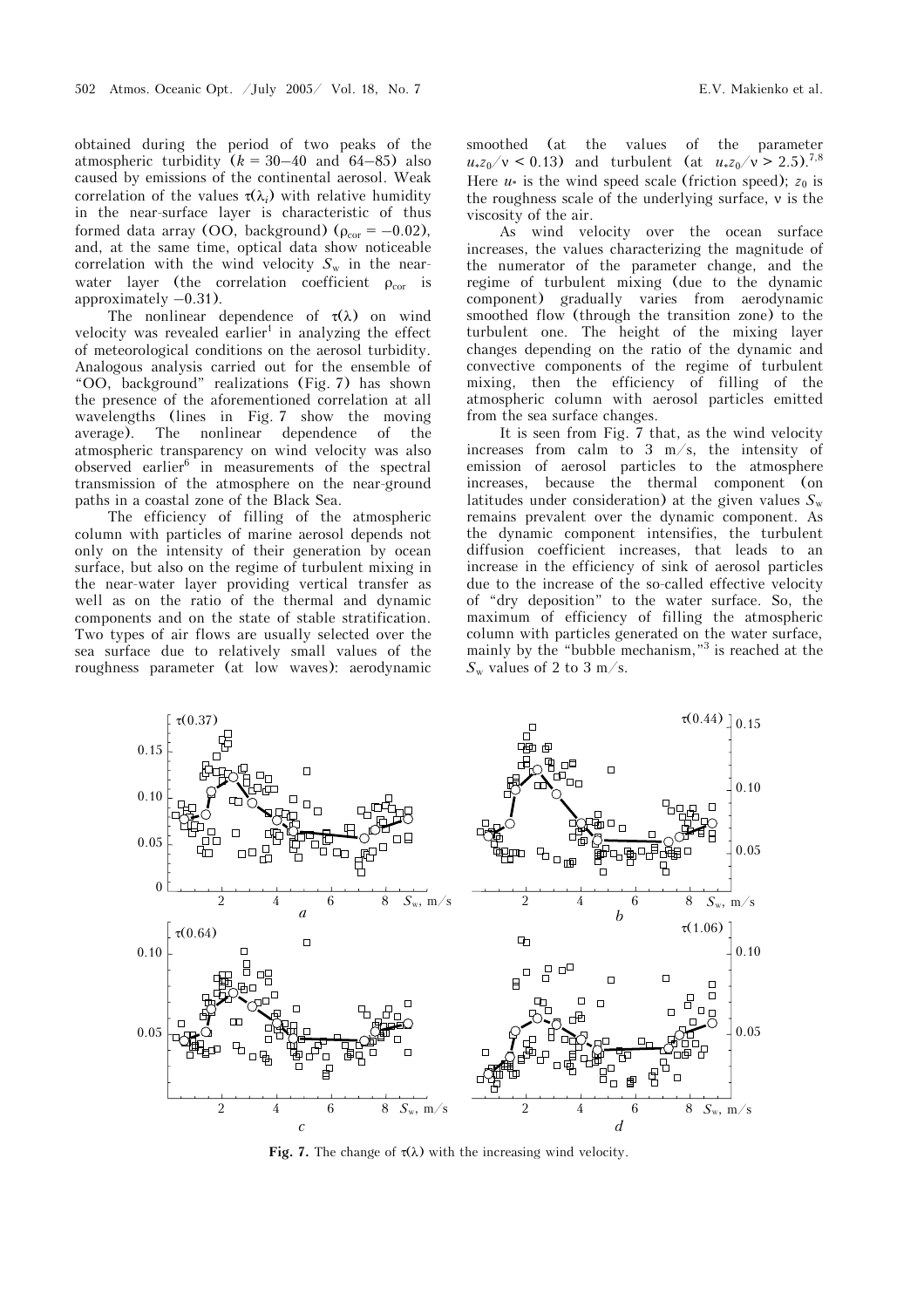The efficiency of aerosol generation by the ocean surface increases at the values of wind velocity greater than 5–6 m/s due to the additional mechanism – blowing off of the splashes from ridges of the broken waves, which determines the next stage of the increase of the aerosol content in the atmospheric column. Thus, as is seen in the data presented in Fig. 7, the observed variations of the spectral dependences of AOT (Fig. 8) are characterized by the change of three stages of their transformation as wind velocity increases.



**Fig. 8.** The change of the shape of the spectral dependence of AOT as a function of wind velocity.

It should be also noted that, as wind velocity increases, the efficiency of drying of the emitted particles also increases, that decreases the efficiency of sedimentation of heavy particles to the water surface. All the abovementioned circumstances, to a significant degree, cause the transformation of the aerosol particle size spectrum with the wind velocity increase considered below.

The mean spectral dependences  $\tau(\lambda)$  for the set of values of wind velocity  $S_w$  from calm 0.6 to high 9 m/s were calculated from the data obtained as moving average (Fig. 8, Table 3). No higher wind velocities were considered because of a short statistics of the experimental data.

The particle volume size distributions were reconstructed separately for three ranges of wind velocity or three stages of its variability (Fig. 9) on the basis of averaged spectra of AOT presented in Table 3.

Stable increase of the content of particles of both accumulative and intermediately dispersed fraction occurs on the first stage. Then the stage of the decrease of the concentration of particles is observed, which is better pronounced for accumulative fraction. As a certain level has been reached, the content of fine particles already does not change.

Another situation is observed in the dynamics of intermediately dispersed fraction. Starting from wind velocity of ∼ 4.6 m/s the increase of its content is observed caused by intensification of aerosol generation by water surface due to the increase of the dynamic component of the regime of turbulent mixing and the aforementioned mechanism of blowing off the splashes from ridges of broken waves. Thus, particles of intermediately dispersed fraction are more effectively emitted to the atmospheric column over ocean.

**Table 3. The change of averaged measured** τ**(**λ**) values as functions of wind velocity** 

| $\lambda$ , $\mu$ m | $S_{\rm w}$ , m/s |       |       |       |       |       |       |       |       |       |
|---------------------|-------------------|-------|-------|-------|-------|-------|-------|-------|-------|-------|
|                     | 0.6               | 1.4   | 1.6   | 2.4   | 3.1   | 4.0   | 4.6   | 7.2   | 7.6   | 8.8   |
| 0.369               | 0.077             | 0.082 | 0.108 | 0.123 | 0.095 | 0.076 | 0.065 | 0.057 | 0.066 | 0.078 |
| 0.408               | 0.064             | 0.075 | 0.106 | 0.127 | 0.103 | 0.080 | 0.063 | 0.060 | 0.069 | 0.083 |
| 0.425               | 0.063             | 0.072 | 0.099 | 0.119 | 0.096 | 0.075 | 0.061 | 0.059 | 0.064 | 0.070 |
| 0.44                | 0.064             | 0.074 | 0.100 | 0.116 | 0.097 | 0.074 | 0.060 | 0.059 | 0.063 | 0.074 |
| 0.481               | 0.065             | 0.070 | 0.091 | 0.105 | 0.087 | 0.071 | 0.060 | 0.056 | 0.063 | 0.070 |
| 0.514               | 0.065             | 0.067 | 0.083 | 0.093 | 0.076 | 0.066 | 0.057 | 0.049 | 0.055 | 0.063 |
| 0.556               | 0.055             | 0.059 | 0.074 | 0.084 | 0.072 | 0.061 | 0.052 | 0.047 | 0.053 | 0.060 |
| 0.638               | 0.046             | 0.052 | 0.066 | 0.076 | 0.067 | 0.057 | 0.047 | 0.046 | 0.052 | 0.057 |
| 0.67                | 0.042             | 0.046 | 0.061 | 0.070 | 0.061 | 0.051 | 0.043 | 0.042 | 0.048 | 0.055 |
| 0.87                | 0.030             | 0.041 | 0.058 | 0.066 | 0.060 | 0.052 | 0.044 | 0.046 | 0.054 | 0.060 |
| 1.06                | 0.025             | 0.036 | 0.052 | 0.060 | 0.056 | 0.047 | 0.040 | 0.041 | 0.049 | 0.057 |
|                     |                   |       |       |       |       |       |       |       |       |       |



**Fig. 9.** Dynamics of variations of the particle volume size distributions as a function of wind velocity.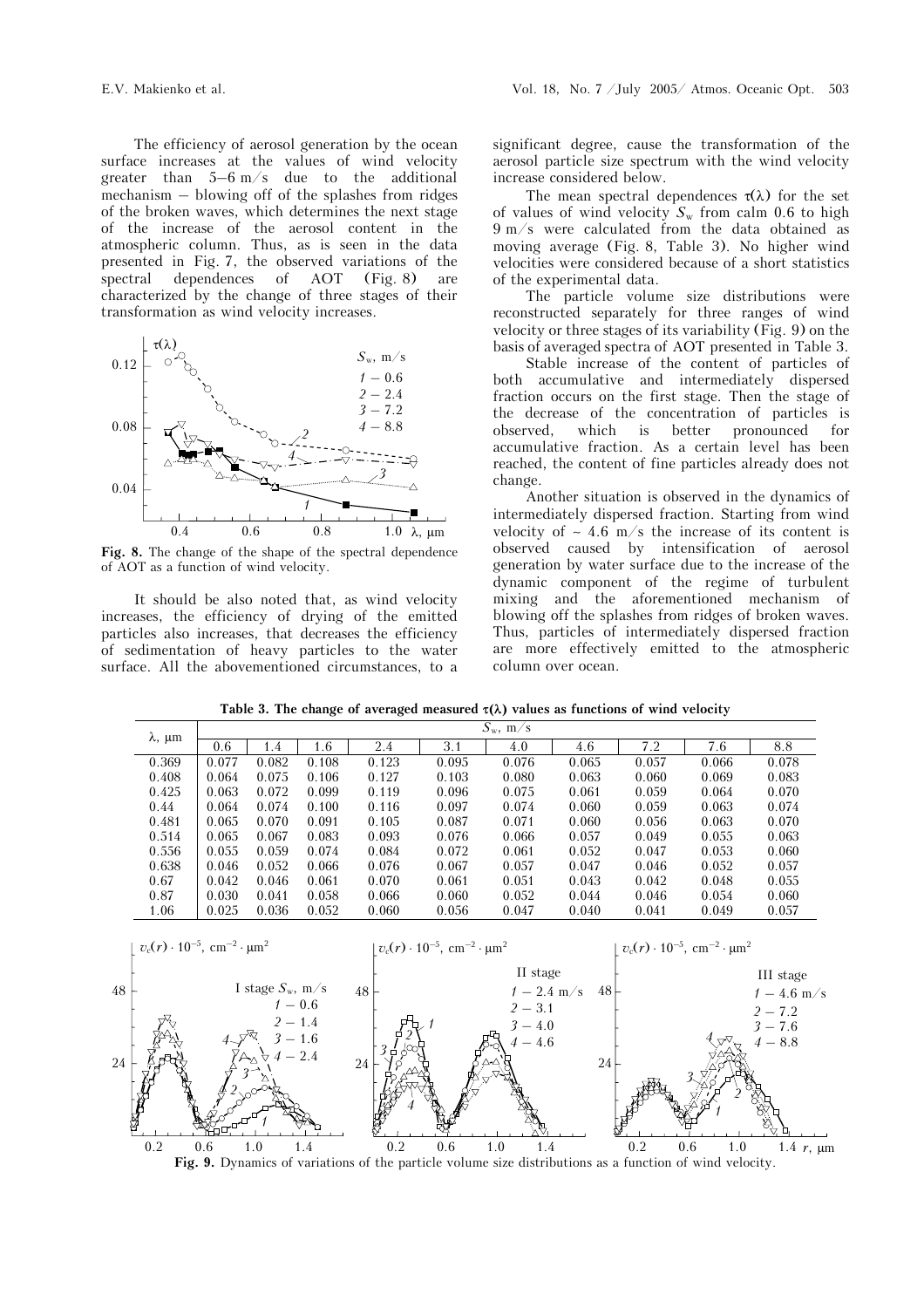

**Fig. 10.** Dynamics of variations of the parameters of the size spectrum  $N$ ,  $S$ ,  $V$ , and the effective size  $r_{\text{eff}}$  of aerosols of accumulative (*a*) and intermediate (*b*) fractions.

| $S_{w}$<br>m/s |                                             | Accumulative                                                           |                                                                                      |                                       | Intermediately dispersed                     |                                                                  |                                                                       |                         |
|----------------|---------------------------------------------|------------------------------------------------------------------------|--------------------------------------------------------------------------------------|---------------------------------------|----------------------------------------------|------------------------------------------------------------------|-----------------------------------------------------------------------|-------------------------|
|                | $N_{\rm a}\cdot 10^{-5}$ .<br>$\rm cm^{-2}$ | $S_{\rm a} \cdot 10^{-5}$ ,<br>$\mu$ m <sup>2</sup> · cm <sup>-2</sup> | $V_{\rm a} \cdot 10^{-5}$ ,<br>$\sim$ cm <sup>-2</sup> $\pm$<br>$\mu$ m <sup>3</sup> | $r^{\rm a}$<br>$,$ eff $,$<br>$\mu$ m | $N_{\rm i} \cdot 10^{-5}$ ,<br>$\rm cm^{-2}$ | $S_i \cdot 10^{-5}$ ,<br>$\mu$ m <sup>2</sup> · cm <sup>-2</sup> | $10^{-5}$<br>$V_{\cdot}$ .<br>$\mu$ m <sup>3</sup> · cm <sup>-2</sup> | $r_{\text{reff}}$<br>μm |
| 0.6            | 308                                         | 140                                                                    | 8.9                                                                                  | 0.19                                  | 1.1                                          | 14.7                                                             | 5.1                                                                   | 1.05                    |
| 1.4            | 300                                         | 138                                                                    | 8.8                                                                                  | 0.19                                  | 2.2                                          | 27.6                                                             | 9.1                                                                   | 0.99                    |
| 1.6            | 443                                         | 181                                                                    | 10.9                                                                                 | 0.18                                  | 4.2                                          | 41.5                                                             | 12.2                                                                  | 0.88                    |
| 2.4            | 500                                         | 209                                                                    | 12.7                                                                                 | 0.18                                  | 4.6                                          | 47.5                                                             | 14.3                                                                  | 0.90                    |
| 3.1            | 331                                         | 156                                                                    | 10.1                                                                                 | 0.19                                  | 4.6                                          | 44.4                                                             | 13.0                                                                  | 0.88                    |
| 4.0            | 211                                         | 117                                                                    | 8.2                                                                                  | 0.21                                  | 3.7                                          | 35.7                                                             | 10.5                                                                  | 0.88                    |
| 4.6            | 179                                         | 95                                                                     | 6.5                                                                                  | 0.21                                  | 3.3                                          | 34.3                                                             | 10.4                                                                  | 0.91                    |
| 7.2            | 130                                         | 81                                                                     | 6.0                                                                                  | 0.22                                  | 3.6                                          | 33.7                                                             | 9.7                                                                   | 0.86                    |
| 7.6            | 157                                         | 88                                                                     | 6.1                                                                                  | 0.21                                  | 4.7                                          | 42.5                                                             | 12.0                                                                  | 0.85                    |
| 8.8            | 206                                         | 101                                                                    | 6.6                                                                                  | 0.20                                  | 5.7                                          | 52.0                                                             | 14.7                                                                  | 0.85                    |

**Table 4. The change of the integral parameters of size distributions of particles of accumulative and intermediate fractions as functions of the wind velocity** 

Mutual dynamics of the changes of the integral signs (total cross section, volume, and number density) is shown in Fig. 10. The values of the signs are reduced to the same scale using the factors indicated in notations of curves in Fig. 10. Convergent dynamics of the change of the effective size of particles of the analyzed fractions (curves *4*) attracts our attention. The specific values of the parameters shown in Fig. 10 are presented in Table 4.

## **Conclusion**

Summarizing the results obtained, let us note that those confirm the principal conclusions<sup>1,2</sup> and show that the most essential variations of the disperse composition of the aerosol component over the ocean are caused, first of all, by the transfer of continental aerosol by different types of air masses. The results of inversion show that the effect of continent on the microstructure of the aerosol component in mid-latitudes of the Atlantic is observed at a significant distance from continents, ∼ 500 km and more. As moving from continents, the content of accumulative fraction decreases almost by an order of magnitude. Over the open ocean, except for some episodes of disturbed AOT, optical contribution of large particles  $(r > 0.45 \mu m)$ undergoes small oscillations, but is practically equal and often exceeds the optical effect of accumulative fraction.

Analysis of the spectral AOT measured during the passage of air masses enriched with aerosols of continental origin has shown that the increase of content of accumulative fraction is usually observed. However, in some cases at changes of air masses we observed essential disturbances of the aerosol disperse composition in the size range of intermediate and coarse fractions with  $r > 0.4 \mu m$ . The observed differences in the aerosol disperse composition are caused by different trajectories of the motion of air masses – at long stay of continental air over ocean the enhanced level of the content of accumulative fraction is observed longer than that of large aerosol particles.

Analysis of the dependence of the characteristics of marine aerosol on wind velocity has shown that one can select three stages in transformation of the disperse composition. At the first stage (wind velocity up to ~2.4 m/s), stable increase of the contents of both accumulative and intermediate fractions occurs. Then (in the range  $S_w = 2.4$ – 4.6 m/s) the stage of stabilization and some decrease